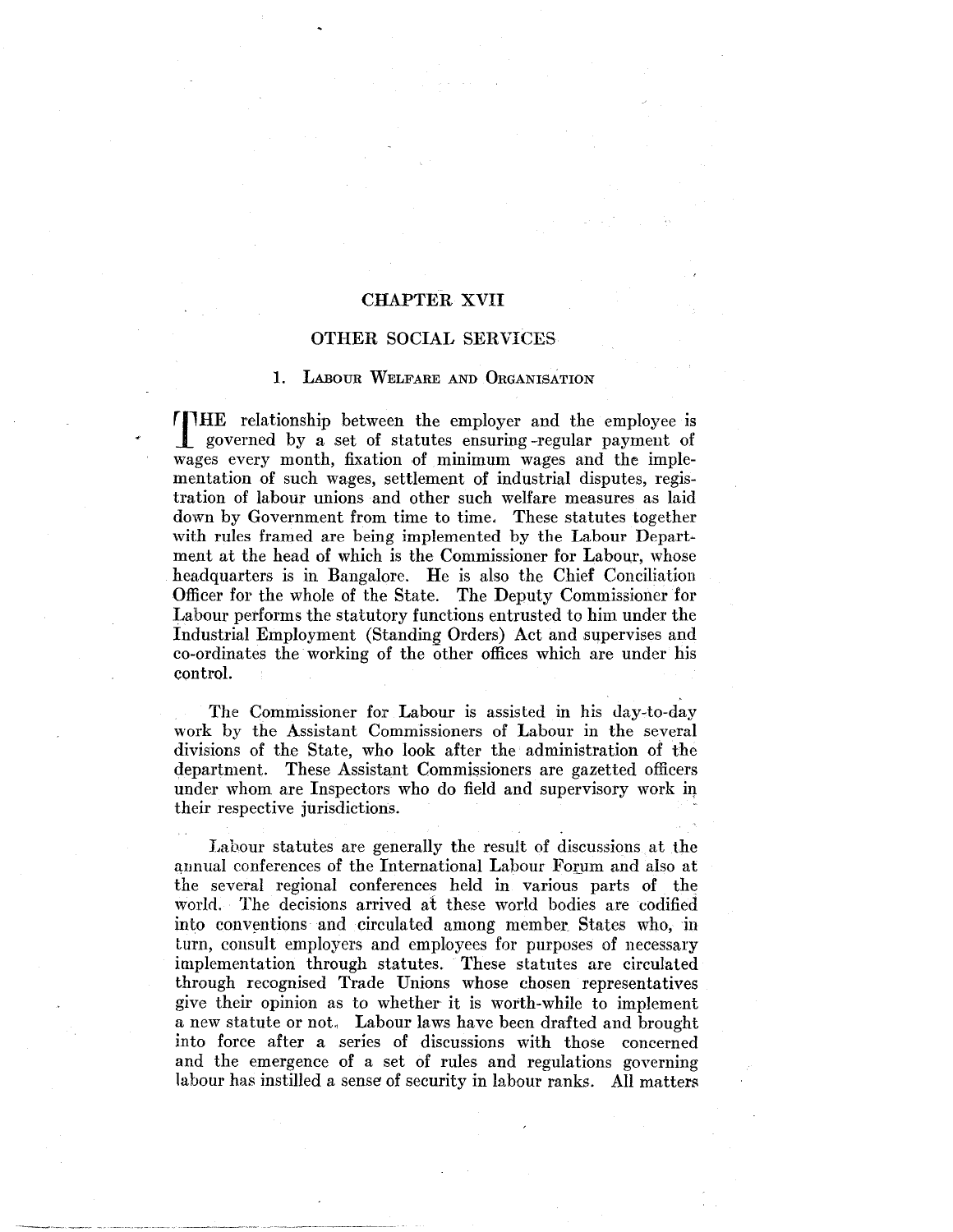affecting labour, like hours of work, leave, sickness benefits, gratuity and workmen's compensation are governed by a set of laws framed by the chosen representatives of the people. Prior to Independence, different Provinces and the princely States had their own labour laws which were not uniform. To evolve uniformity, the Union Government evolved a set of labour laws and these are now being implemented by the State Labour Departments in addition to their own laws, as labour is a concurrent subject under the Constitution.

If any dispute arises in industrial establishments, the pros and Settlement cons of such disputes are settled under the Industrial Disputes of disputes Act, 1947 on merits. The Union Government is the appropriate authority to deal with industrial disputes concerning industries carried on by them or under their authority or by the Railway Board. Conciliation work in other labour disputes arising in Bijapur district is done either by the Assistant Commissioner of Labour, Hubli, or by the Labour Officer, Belgaum. Disputes arising in railways running across the Bijapur district are dealt with by the Centre.

In the district of Bijapur, there is no separate Labour Officer but labour problems are handled by the Labour Officer who is stationed at Belgaum, to whom the administration of labour laws is entrusted. There are three Labour Inspectors in the district with their headquarters at Bijapur, Bagalkot and Jamkhandi. They attend mainly to the enforcement of the Shops and Commercial Establishments Act, 1961, and the Minimum Wages Act, 1948.

The Assistant Commissioner of Labour, stationed at Hubli, is the officer who is directly looking after Bijapur district in matters of labour.

The various labour laws which are in force in the district are:-

 $(1)$  The Workmen's Compensation Act, 1923,  $(2)$  Indian Trade Unions' Act, 1926, (3) Payment of Wages Act, 1936,  $(4)$ Weekly Holidays Act, 1942 (5) Industrial Employment (Standing Orders) Act, 1946, (6) Industrial Disputes Act, 1947, (7) Factories Act, 1948, (8) Minimum Wages Act, 1948, (9) Indian Boilers Act, 1948, (10) Working Journalists (Conditions of Service and Miscellaneous Provisions) Act, 1956, (11) Mysore Maternity Benefits Act, 1959, (12) 'Motor Transport Workers Act, 1961, (13) Mysore Shops and Commercial Establishments Act, 1961, (ll4) Mysore Industrial Establishments (National and Festival Holidays) Act, 1963 and (15) Mysore Beedi Industrial Premises (Conditions of work) Act, 1964. In addition to these laws, the Employees Provident Fund Act, 1952 is also in force, administered by the Regional Provident Fund Commissioner, 'Bangalore, an officer of the Central Government.

a la Battalla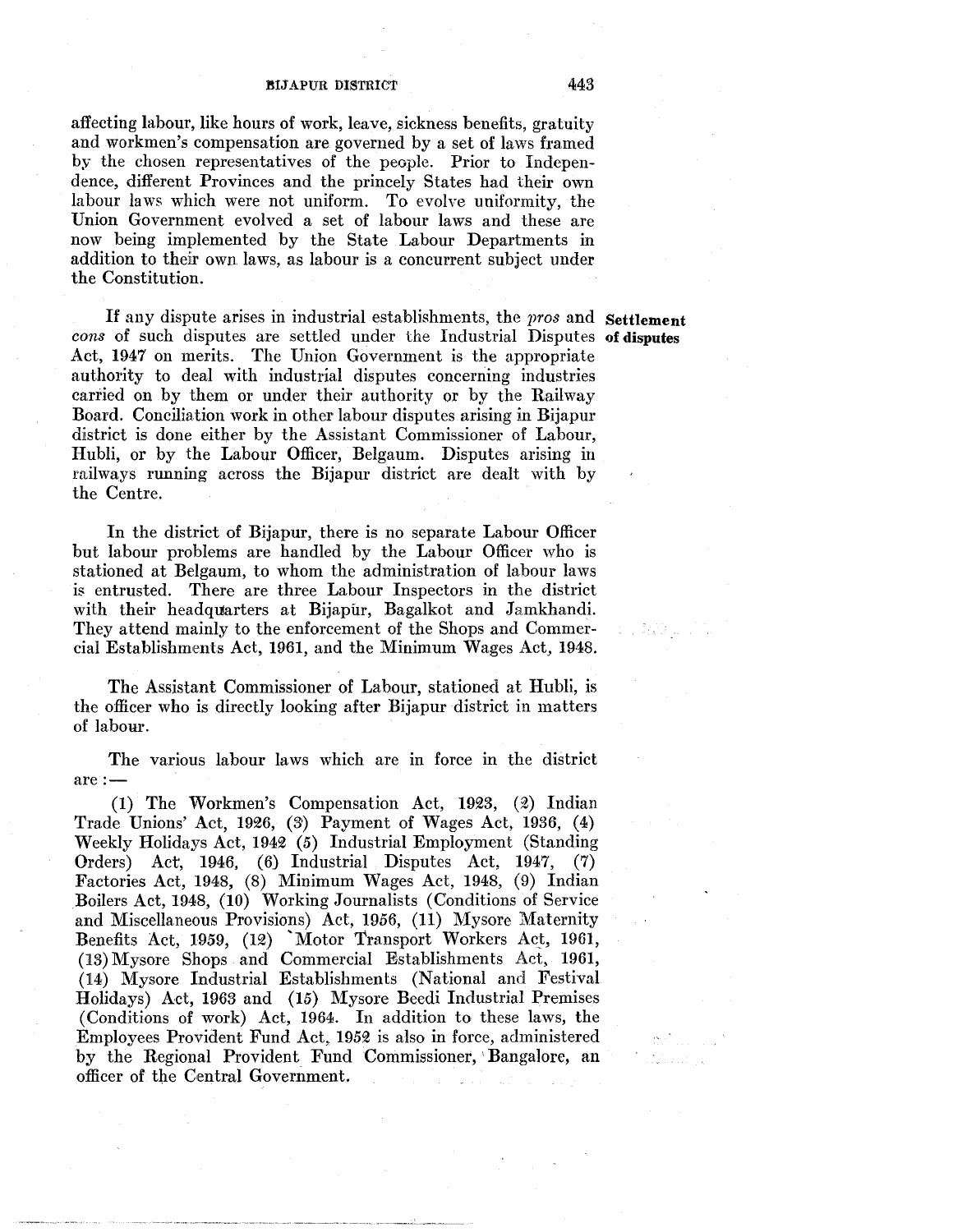The Factories Act, Payment of Wages Act and the Maternity Benefits Act are enforced in the district by the Inspector of Factories, Gulbarga, while all the other laws are enforced by the Labour Officer, Belgaum.

So far as the enforcement of the provisions of the Minimum Wages Act (1948) in the Bijapur district is concerned, the following scheduled establishments, *viz.,* (1) rice mills, flour mills or dhal mills,  $(2)$  tobacco-curing and beedi-making units,  $(3)$  oil mills, (4) road construction and building operations, (5) stone crushing or stone breaking units, (6) public motor transport and (7) tanners or leather manufacturers, are dealt with by the Labour Inspectors concerned.

The Labour Court at Hubli constituted under Section 10 of the Industrial Disputes Act, 1947 has jurisdiction over Bijapur district. The Labour Court acts as a Court of Adjudication in industrial disputes referred to it by the Government, the repre· sentative Unions, and jointly by the parties to a dispute.

References on points of Law can be made to it by the Chief Conciliator, Labour Courts, Wage Boards and by the Government. The Government may also make a reference to it for a declaration whether a proposed strike, loek-out, dosure or stoppage would be illegal.

**l'rade Unions** 

In Bijapur district, there were as on the 1st October *1965,*  twelve Trade Unions registered under the Indian Trade Unions Act. They were (1) The Municipal Workers' Union, Bagalkot, (2) The State Transport Employees' Union, Bijapur, (3) Employees' Union of the Union Bank of Bijapur and Sholapur Ltd., Bijapur, (4) The Municipal Kamgar Union, Bijapur, (5) The Bijapur Municipal Employees' Union, Bijapur, (6) Bagalkot Cement Company Workers' Union, Bagalkot (7) Bagalkot Cement Company Kamgar Sangha, Bagalkot, (8) General Workers' Union, Bijapur, (9). Municipal Employees' Union, Mahalingpur, (10) Bijapur District Electricty Workers' Union, Bijapur, (11) Nava Bharat Slate Factory Workers' Union, Bagalkot and (12) Indian Hume Pipe Workers' Union, Bagalkot.

The Commissioner for Labour is the Registrar of Trade Unions. The work in connection with the administration of the Indian Trade Unions Act, includes registration of Trade Unions under the Act, the registration of amendments in the constitution of the Unions and preparation of the annual report on the working of the Act in the State.

**Factories Department** 

The Factories Department is under the administrative control of the Commissioner for Labour, who is also the *ex-officio* Chief Inspector of Factories. The Chief Inspector of Factories has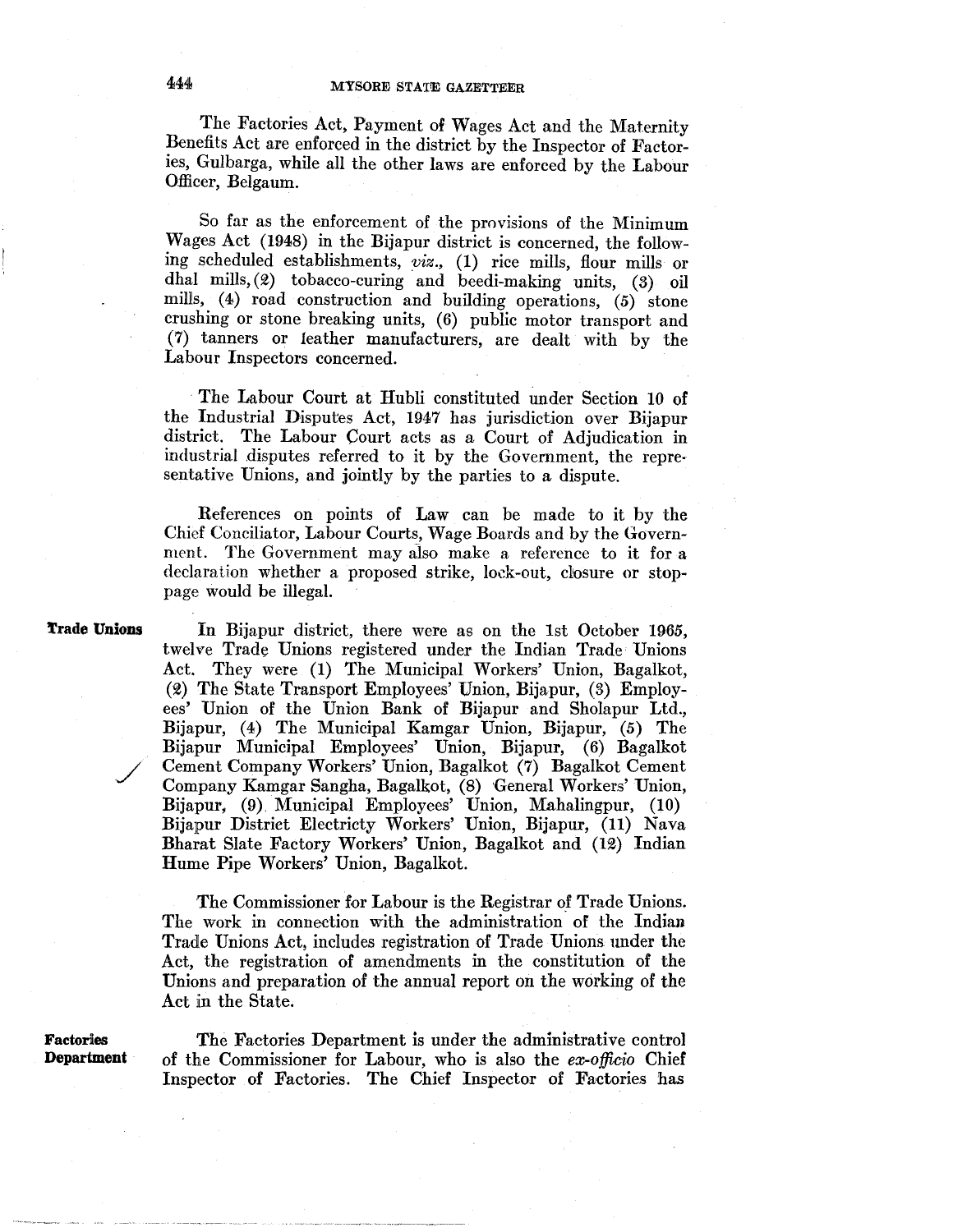complete control of the technical side of the work of the department over the whole of the State. The Department is responsible mainly for the administration of the Factories Act (LXIII of 1948) but the administration of the following Acts has also heen assigned to it: (1) The Payment of Wages Act  $(1938)$ ,  $(2)$  The Cotton Ginning and Pressing Factories Act *(XII of 1925)*, (3) The Employment of Children Act (XXXVI of 1938), (4) The Mysore Maternity Benefits Act, 1959 and (5) The Minimum Wages Act (XI of 1948).

The Inspector of Factories, Gulbarga, is the officer empowered to administer the many-sided provisions of the factory statutes in Bijapur district as well. The main function of the Inspector is to ensure that the provisions of the Factories Act are observed by the managements to which the Act is applicable. He is also responsible for the enforcement of the other enactments with the administration of which, the Factories Department has been entrusted. There were 120 registered factories in Bijapur district as on the lst October 1965, employing 4,049 workers.

Under the Second Five-Year Plan, one Labour Welfare Centre was opened in 1959-60 at Bijapur to provide labour amenities like housing, recreation, music, gymnasia, reading room, library, etc. This Centre is manned by one Supervisor and . two Class IV officials.

## 2. ExcisE AND PROHIBITION

Complete prohibition was introduced in the Ex-Bombay State on the 6th April 1950. Since then the administration of matters pertaining to prohibition was in the hands of the Excise Department. After Bijapur district formed part of Mysore State, the name of the Department was changed to Department of Excise and Prohibition. The Deputy Commissioner of Bijapur is in charge of this department. In relation to this department, the Deputy Commissioner is responsible to the Excise Commissioner in Mysore, Bangalore. Consequent on the States' Reorganisation from 1st November 1956, the Deputy Commissioner of Bijapur was invested with various powers under the Bombay Prohibition Act (XXV of 1949). He also exercised powers under the Dangerous Drugs Act (II of 1930), the Bombay Opium Smoking Act (XX of 1936) and the Bombay Drugs Control Act, 1952.

As it was considered expedient to amend and consolidate the ·law relating to the promotion and enforcement of, and carrying out the policy, of prohibition on a uniform basis, the Mysore Prohibition Act, 1961 which received the assent of the President on the 12th April 1962 was brought into force. The Bombay Prohibition Act, 1949 which was in force in Bijapur district till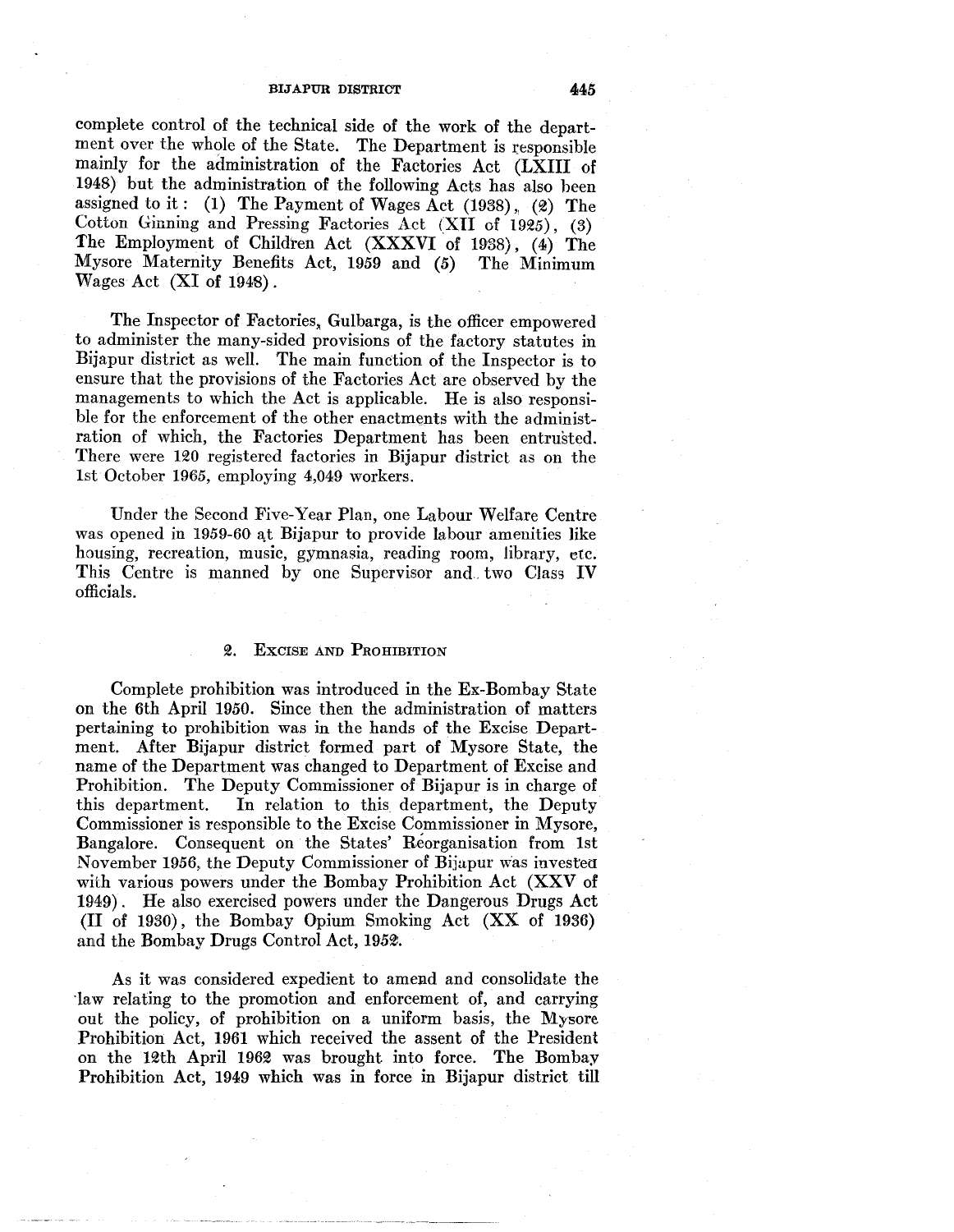then, was repealed, and the Mysore Prohibition Act, 1961 came into force in its place from the 12th April 1962.

Under the Prohibition Act, restrictions have been placed on the manufacture, import, export, transport, sale,, possession, use and consumption of liquor, intoxicating drugs or hemp and articles containing liquor. The Deputy Commissioner has powers to grant, cancel or suspend licences and permits under the Act.

The Deputy Commissioner, Bijapur district, is assisted by the District Inspector of Prohibition and Excise, Bijapur, and is in actual charge of the work of the Department in the district. He is invested with powers under certain sections of the Proh:bition Act, the Dangerous Drugs Act, the Indian Opium Act and the Bombay Drugs (Control) Act.

There are two Sub-Inspectors working under him, both with their headquarters at Bijapur. One of them is in charge.of regular prohibition and excise· work in all the taluks of the district. The second Sub-Inspector attends to the work relating to drugs control in the entire district under the supervision of the District Inspector. The two Sub-Inspectors have also been invested with certain powers under the. Prohibition Act, the Dangerous Drugs Act, the Indian· Opium Act and the Bombay Drugs (Control) Act. The District Inspector is in over-all charge of the excise and prohibition work in the district.

A medical board is constituted to examine persons applying for permits to possess opium, ganja or bhang for personal consumption and on proper examination to issue a certificate to such persons if it feels that the persons are in genuine need of the drug.

There is another medical board for foreign liquor permits on health grounds. The District Surgeon, Bijapur, is the Board and examines persons and grants certificates to applicants in Bijapur city.' In the other areas qf the district the medical officers in charge of the Government or Municipal dispensaries do this work and send the certificates to the District Surgeon, Bijapur, who has to countersign these certificates.

In the case of individual military personnel the quota of foreign liquor is allotted by the Station Staff Officer and the same can be purchased under the Military Vendor's licences only. In the case of Military Messes, permits are issued by the Station Staff Officer and liquor is issued under the Military Vendor's licences on the strength of transport permits issued by the Excise and Prohibition Department.

**Enforcement**  agency

The Police Department is the chief agency to deal with detection, investigation and prosecution of offences under

**Medical Board**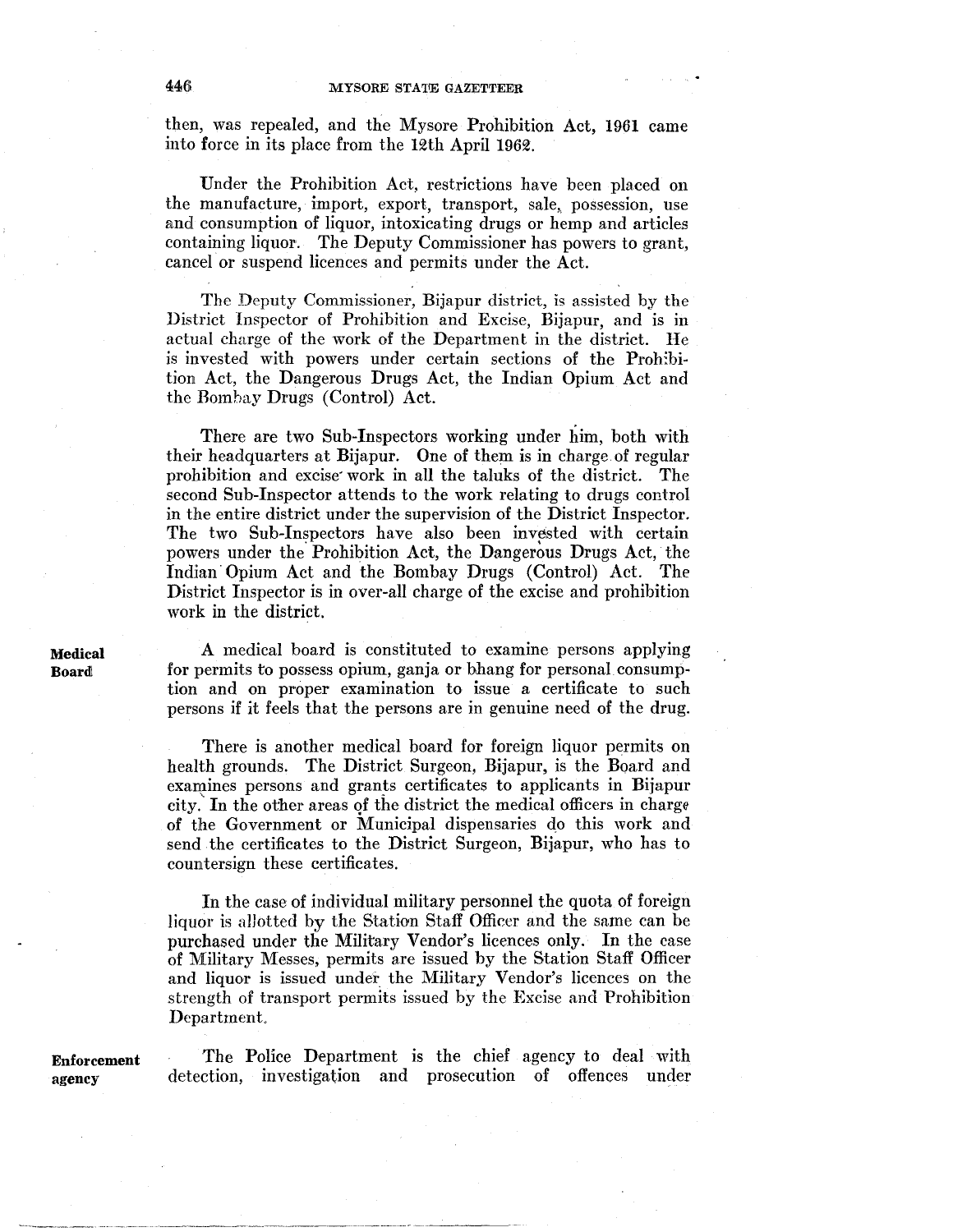the· Prohibition Act. Though officers of the Excise and Prohibition Department above the rank of Sub-Inspectors have been invested with powers to investigate offences, these officers generally pass on information of the commission of offences and hand over the cases detected by them to the police for investigation. The Home Guards Organisation also assists the police in their work. Under Section 114 of the Mysore Prohibition Act, 1961, village officers, village servants, officers of other departments of the State Government and officers and servants of local authorities are bound not only to give information to the police of breaches of the provisions of the Act, which may come to their knowledge but also to take all reasonable measures in their power to prevent the commission of any such breach about which they may have knowledge. Officers and servants of local authorities are further legally bound to assist any police officer or person authorised to carry out any of the provisions of this Act. Under Section 113, occupiers of lands and buildings, landlords of estates, owners of vehicles, etc., are bound to give notice of any illicit tapping of trees or of manufacture of any liquor or intoxicating drug to a Magistrate, Prohibition Officer or to a police officer as soon as it comes to their knowledge.

All prohibition officers and police officers have been authorised under Section 104 of the Prohibition Act to arrest without a warrant any person whom they have reason to believe to be guilty of an offence under the Act and to seize and detain any article of contraband. The officer so authorised, when he arrests any person or seizes and detains any article has to forward such person or article without delay to the officer in charge of the nearest police station.

As was to be expected, illicit distillation followed in the wake of prohibition in the district. The following table indicates the number of cases detected and the number in which convictions were given during the years 1962 to 1964.

| $\it Year$ |                      | No. of<br>cases<br>detected | No. of cases<br>in which convictions<br>were given |
|------------|----------------------|-----------------------------|----------------------------------------------------|
| 1962       | $\ddot{\phantom{1}}$ | 2,793                       | 408                                                |
| 1963       | $\ddot{\phantom{1}}$ | 2,674                       | 528                                                |
| 1964       | εŀ.                  | 1,460                       | 355                                                |

In 1945-46, the total revenue under excise was Rs. 14,38,638. This has dwindled almost to nothing on account of the introduction of prohibition.

Different permits are granted under different categories for Issue of possession, use, etc., of foreign liquor. The permits are classified **permits**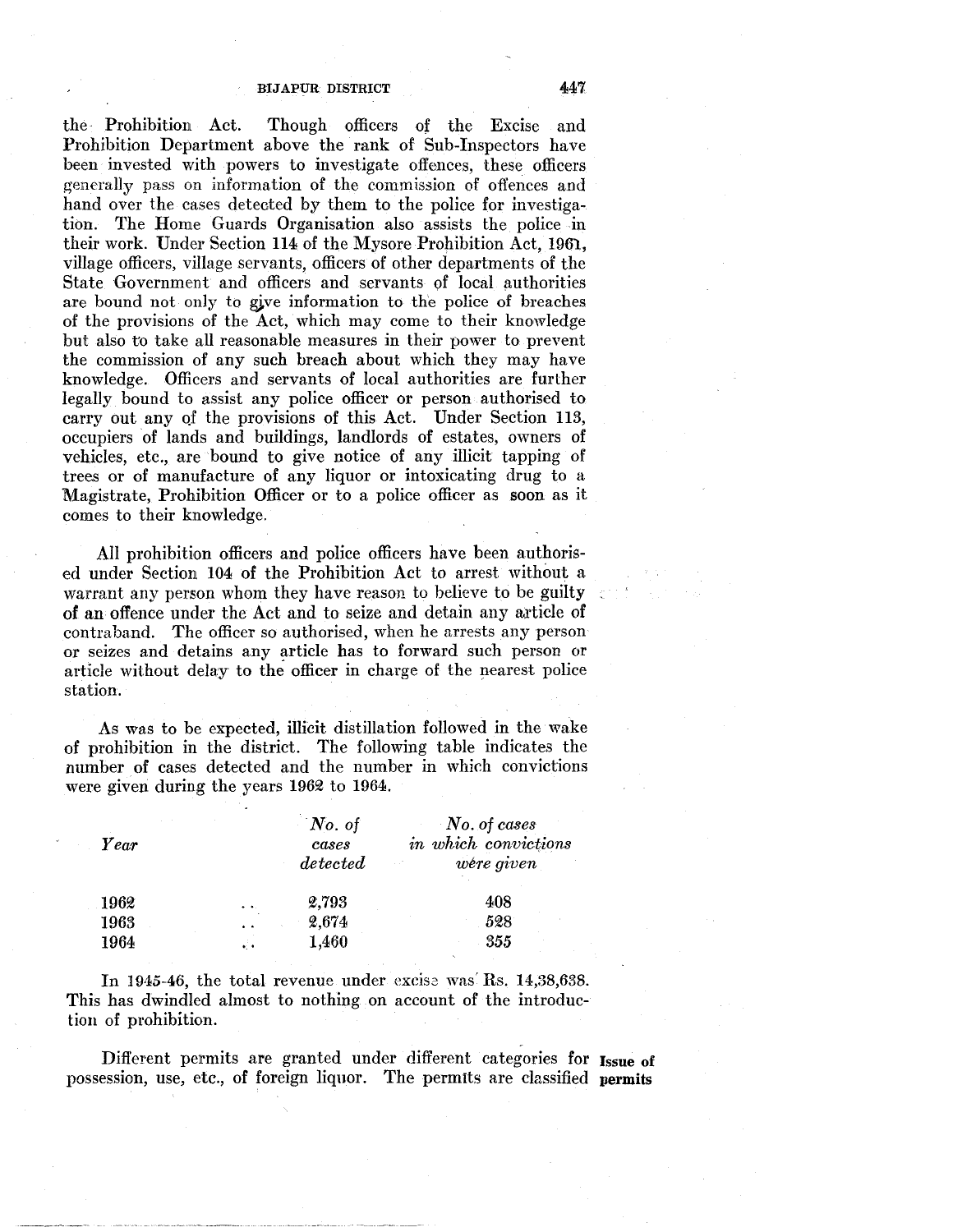# **448 MYSORE STATE GAZETTEER**

as emergency permits, health permits, temporary residents' permits, visitors' permits and tourists' permits. Rules are framed for issue and renewal. Permits for possession and use of denatured spirit upto a maximum quantity of two bottles per month are granted for domestic purposes. Permits for the use of country liquor and wine for sacramental purposes are granted to priests of certain communities, *viz.,* Christians, Parsis and Jews. There are also rules governing the possession, use, transport, etc., of dangerous drugs,. mowra flowers, molasses, rectified spirit, and absolute alcohol for industrial, medical and other similar purposes.

Ganja, bhang and opium are allowed to a person for his personal use, only under a pefmit which is granted on production of a medical certificate from the Medical Board, the quantity he is allowed to possess, at any time under a permit being two tolas in the case of ganja or bhang and half a tola in the case of opium.

Since October 1952, there was an organisation called the Bombay Village Industries Board for working the neera and palmgur product scheme and licences were granted in accordance with the Bombay Neera Rules, 1954. This is however, not in existence since the year 1963.

**Prohibition** 

**Sub-Committee**  ment Council, Bijapur, consisting of about ten members including There is a Prohibition Sub-committee of the District Developthe District Inspector of Prohibition and Excise as Secretary. The Chairman of the sub-committee is chosen from among the nonofficial members. The functions of this sub-committee are to advise the Prohibition and Excise Department in carrying on the prohibition work and to make suggestions in matters pertaining to vigilance, prohibition propaganda, publicity, recreation amenities and the like.

> In addition to this Advisory Committee, there are five Samskar. Kendras in the district, all under the control of the respective Village Panchayats. The object of these centres is to wean people from drink habits by means of indoor and outdoor recreational activities, cultural activities, adult education, etc.

> In order to rehabilitate persons thrown out of employment on account of the introduction of prohibition, the erstwhile Government in the district authorised the issue of certificates to such persons by the Deputy Commissioner. This scheme had benefited quite a large number in getting suitable employment. Prohibition in this district has brought peace and happiness to many houses of ex-addicts and prosperity to their families.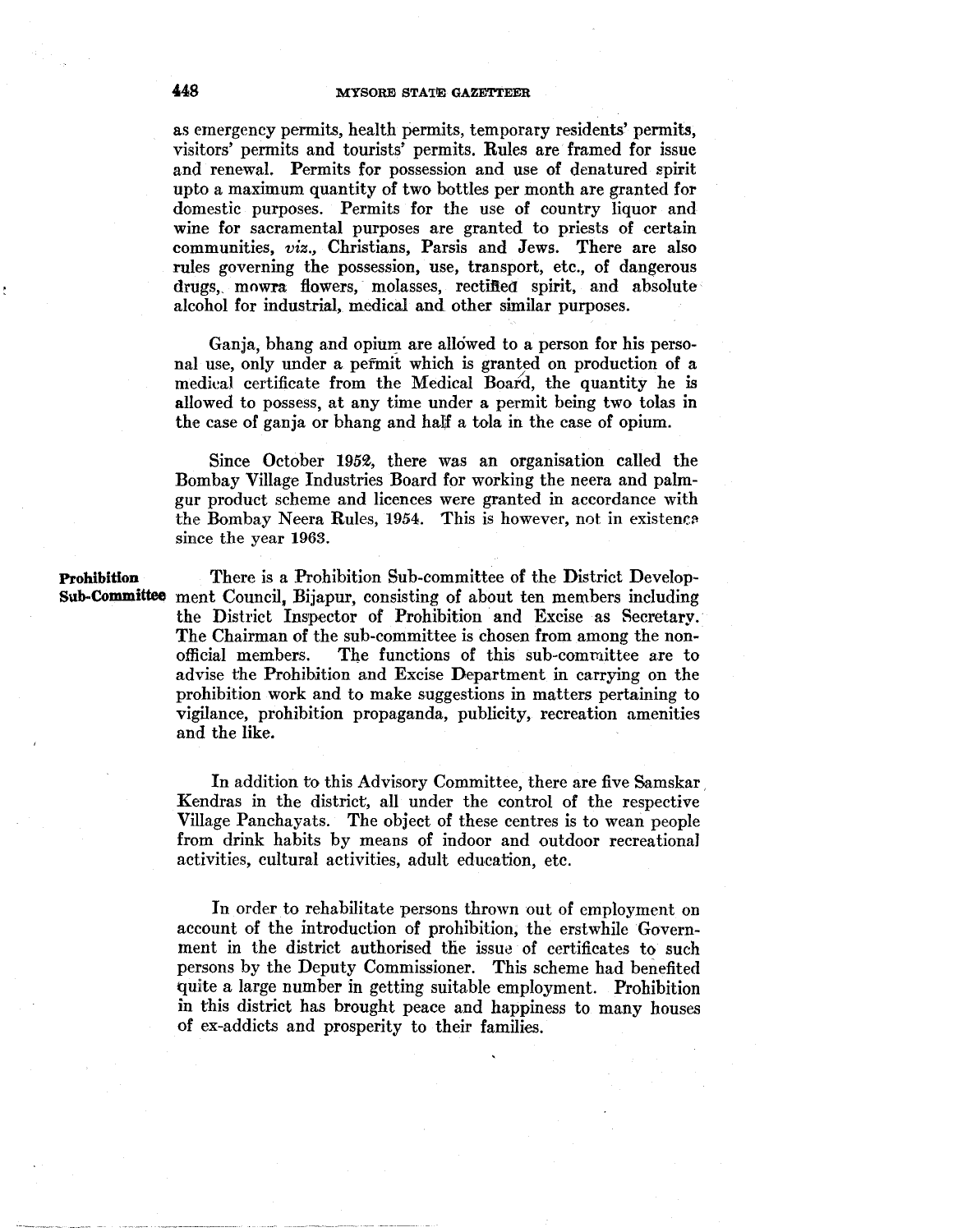# 3. ADVANCEMENT OF BACKWARD CLASSES AND TRIBES

The history of the backward classes welfare in Bijapur district dates back to the year 1931 when as a result of the recommendations made in the year 1930 by the Depressed Classes and Aboriginal Tribes Committee, Government of Bombay, of which Bijapur was a part, the Department of Backward Classes was started. The classification recommended  $hy$  the Committee and adopted by Government included in the backward class, persons of three different categories, *viz.,* (1) Scheduled Castes, (2). Aboriginal and Hill Tribes (Scheduled Tribes), and (3) such other classes of persons as Government may class as other "backward classes". Such of the castes or sections who no longer needed protection or aid could have their classification removed from the list of backward classes. Thereupon they ceased to have any special protection or connection with the Backward Classes Department.

The classification of communities under Scheduled Castes and Tribes has to be approved by the President according to the Indian Constitution. The Constitution has also provided for special protection and encouragement to be given to the Scheduled Castes and Tribes in view of their extremely backward state.

After the States' Reorganisation in 1956, the Union Ministry of Home Affairs published a new list of Scheduled Castes and Tribes.

According to the 1951 census, there were 121,521 persons belonging to the Scheduled Castes in the district of Bijapur, out of the total backward dass population of 272,187 and according to the census of 1961, the total number of persons of Scheduled Castes in the district was 163,472 and of the Scheduled Tribes, 9,405.

The work of protecting and safeguarding the interests of the backward classes in Bijapur district, is the special responsibility of the District Social Welfare Officer. He is in the grade of a Tahsildar and works under the immediate supervision of the Deputy Commissioner of the district and the Director of Social Welfare, stationed in Bangalore.

The Director of Social Welfare seeks to co-ordinate the work of the various departments in relation' to the backward classes, in accordance with the directives of Government and the relevant provisions of the Constitution. The Social Welfare Department, therefore, maintains close touch with other departments of Government .in order to secure the fullest help and co-operation from officers of the Revenue and other departments and to see that the Government's policies and programmes for the amelioration of the Backward Classes are effectively implemented.

29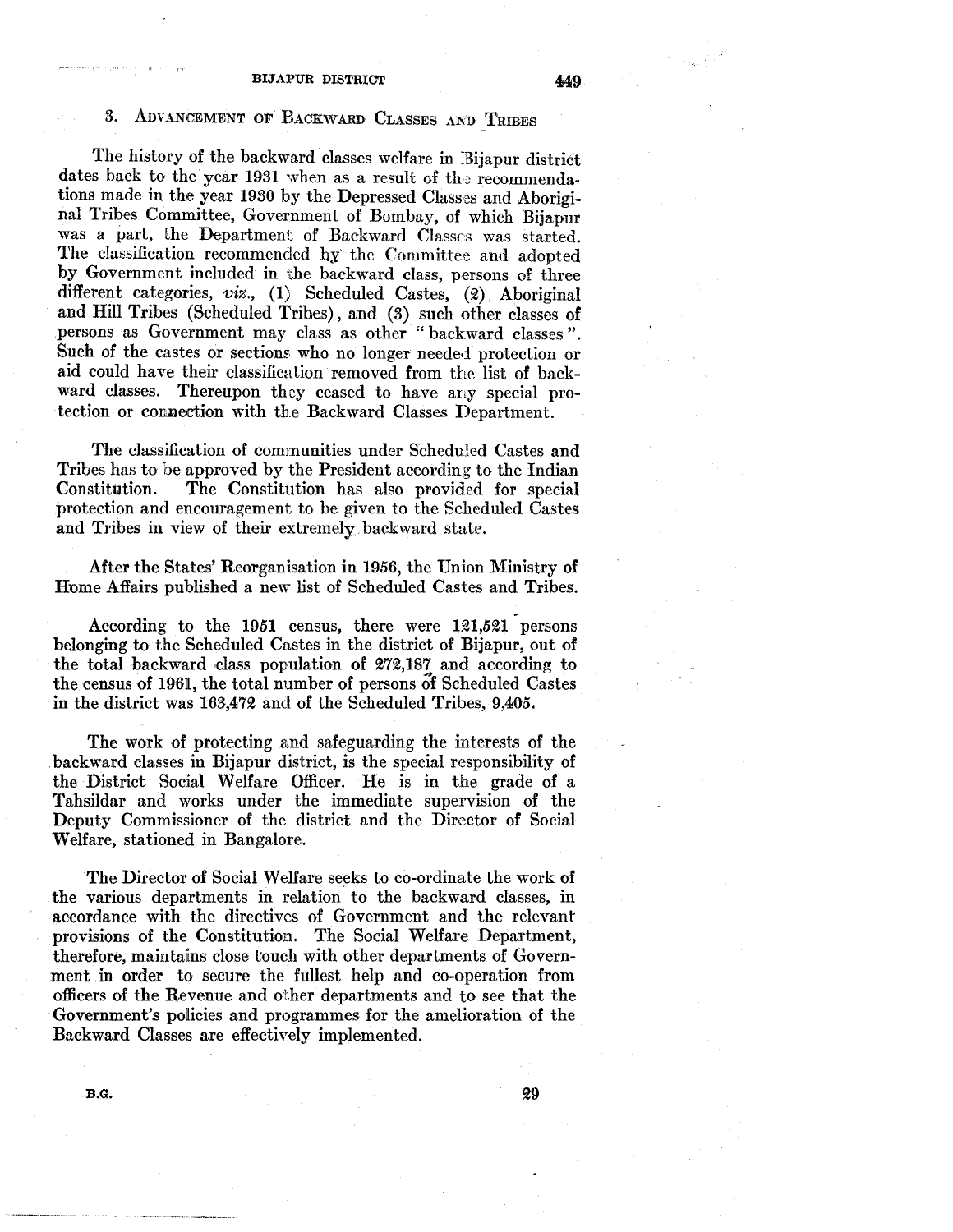There were 34 hostels in the district during the year 1964-65, which received an annual grant-in-aid of Rs. 1,01,036.

There are several centres in Bijapur district working for the welfare of the backward classes. Chief among them are : (1) Samskar Kendra, Amingad, run by Sangameshwar Educationalists' Association, Amingad, and (2) Samskar Kendra at Dhulkhed conducted by the Bijapur Depressed Classes League.

Grants-in-aid are paid to these voluntary agencies for conducting the centres.

Reservations Reservation of posts in the public services is made for members in services of the Scheduled Castes and Tribes. According to the percentage figures as fixed by Government, the Scheduled Castes get 15 per cent and the Scheduled Tribes, 3 per cent. These percentage figures represent the minimum number of vacaneics to he filled in by appointment of members of these communities and it is open to the appointing authorities to recruit members of these classes in excess of these figures, if they are otherwise considered suitable<br>for such appointments vis-a-vis the other candidates. Similar for such appointments *vis-a-vis* the other candidates. facilities are also offered in focal bodies and institutions receiving Government grant-in-aid.

> Concessions in age limit have also been made for appointments in the various posts. In the case of the Scheduled Castes and Tribes the limit is relaxed by two to five years.

> The Social Welfare Department is specially charged to provide housing accommodation for backward classes. The department acquires sites at Government cost and together with the provision of subvention helps the members of the Scheduled Castes and Tribes to build houses.

> During 1948-49 the Government of India sanctioned a central aid scheme which is being continued. This scheme, sponsored and left over at the time of the reorganisation of States, provides financial help to backward classes to build their own houses. The scheme envisages loans which are granted to backward classes who are members of housing societies, upto an amount not exceeding 7.5 per cent of the estimated cost of the house. The loan carries no interest and is repayable in  $25$  annual instalments. These societies are also granted housing sites free of cost from available Government lands and, if they are not available, a subsidy equal to the cost of acquisition is given. Acquisition may also be made from private lands.

> After August 1953, this housing scheme was restricted to societies of Scheduled Castes, Scheduled Tribes and ex-criminal tribes. Housing societies of other backward classes registered after 14th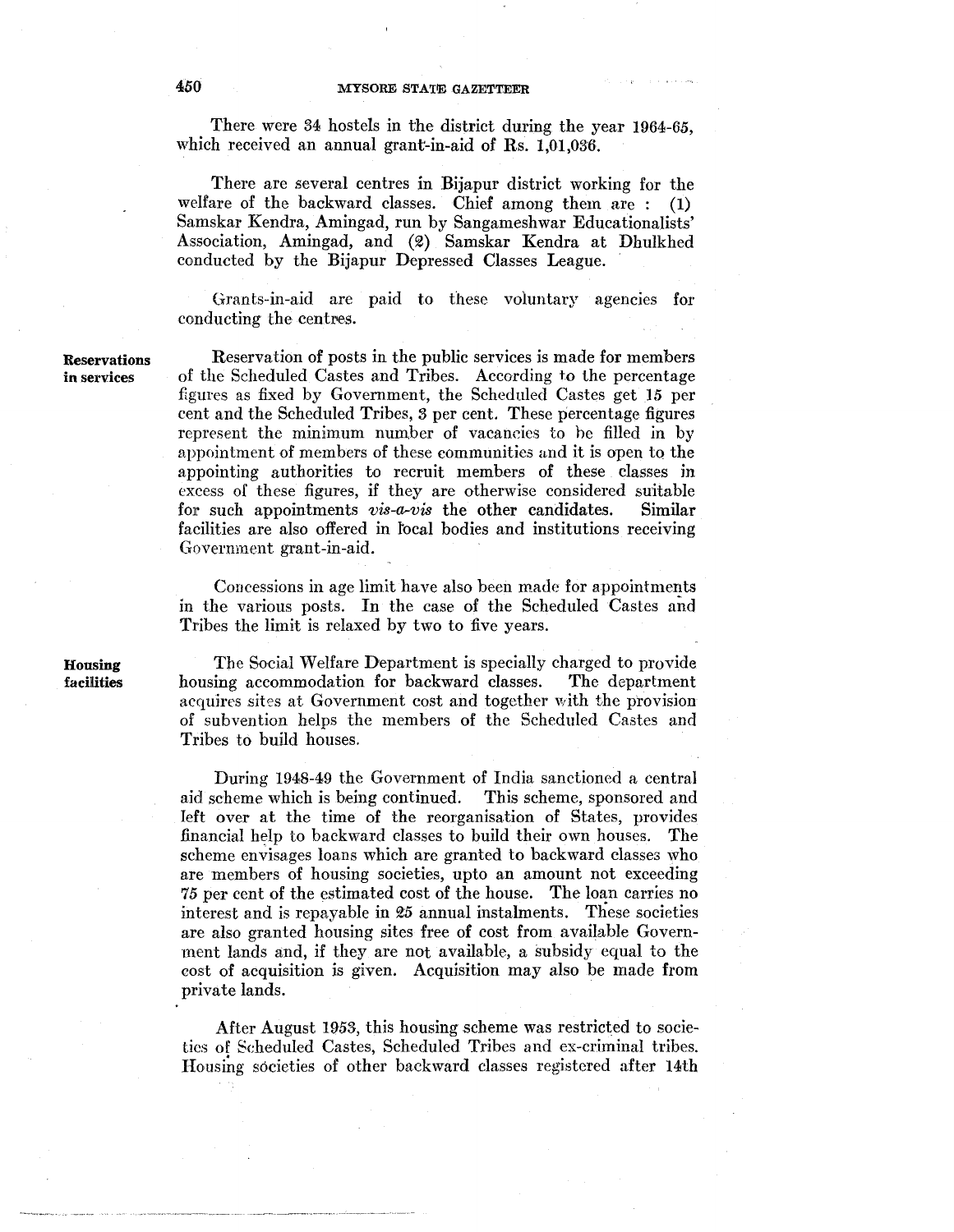August, 1953' were eligible to concessions only in genuine cases of hardships and with the special approval of Government.

Government have also sanctioned a number of schemes Training for imparting training to artisans and their children in various industrial subjects. Stipends are. granted to students who are admitted to these schools. The backward class students are also awarded scholarships for taking training in the various technical and industrial institutions. In addition to these conces· sions, there are other measures for the uplift of these backward classes. Chief among them are: (1) grant of cultivable waste lands, (2) grant of forest lands on Agri-Silvi systems, (3) grant of Tagai lands, (4) provision of special concessions to backward classes in respect of removal of timber, minor forest products, cutting of fuel, etc., (5) grant of monetary assistance for the formation of backward classes co-operative farming societies and  $f(6)$  grant of forest coupes at an upset price.

Government attach special significance to the welfare of nomadic tribes and semi-nomadic tribes in Bijapur district. Among the backward classes in Bijapur district, the nomadic and semi-nomadic communities are perhaps the most backward. They have no settled way of life and go on from place to place in search of a living. Because of illiteracy and poverty they have not been able to take much advantage of the various schemes implemented by the Government for the welfare of the backward classes. Special schemes have been included in the successive Plans for the uplift of these people. Three ashram schools for the amelioration of the nomadic and semi-nomadic tribes have been started in Hungund, Bijapur and Badami. The Hungund school was started in 1957-58, the Bijapur school in 1959 and the one at Badami in 1961-62. A total grant of Rs. 23,960 was sanctioned for the maintenance of these schools during the year 1964,-65.

An all-India Act known as the Untouchability Offences Act, 1955 is also in force in the district by which complete removal of untouchability is envisaged. The dedication of girls as devadasis has been prohibited in the district under the powers of a Bombay Act which is still in force. Officers of the Backward Bombay Act which is still in force. Classes Department help the backward class agriculturists to secure relief available to them under the various ameliorative measures.

There are special committees in the district to help and advise the Social Welfare Department in their activities. Voluntary agencies who work for the uplift of the backward classes are given necessary encouragement by the Social Welfare Derartment. 'fhe maintenance of hostels, establishment of ashram schools, balawadies and samskar kendras are some of the important activities sponsored by Government and undertaken by voluntary agencies.

Schemes

Welfare of tribes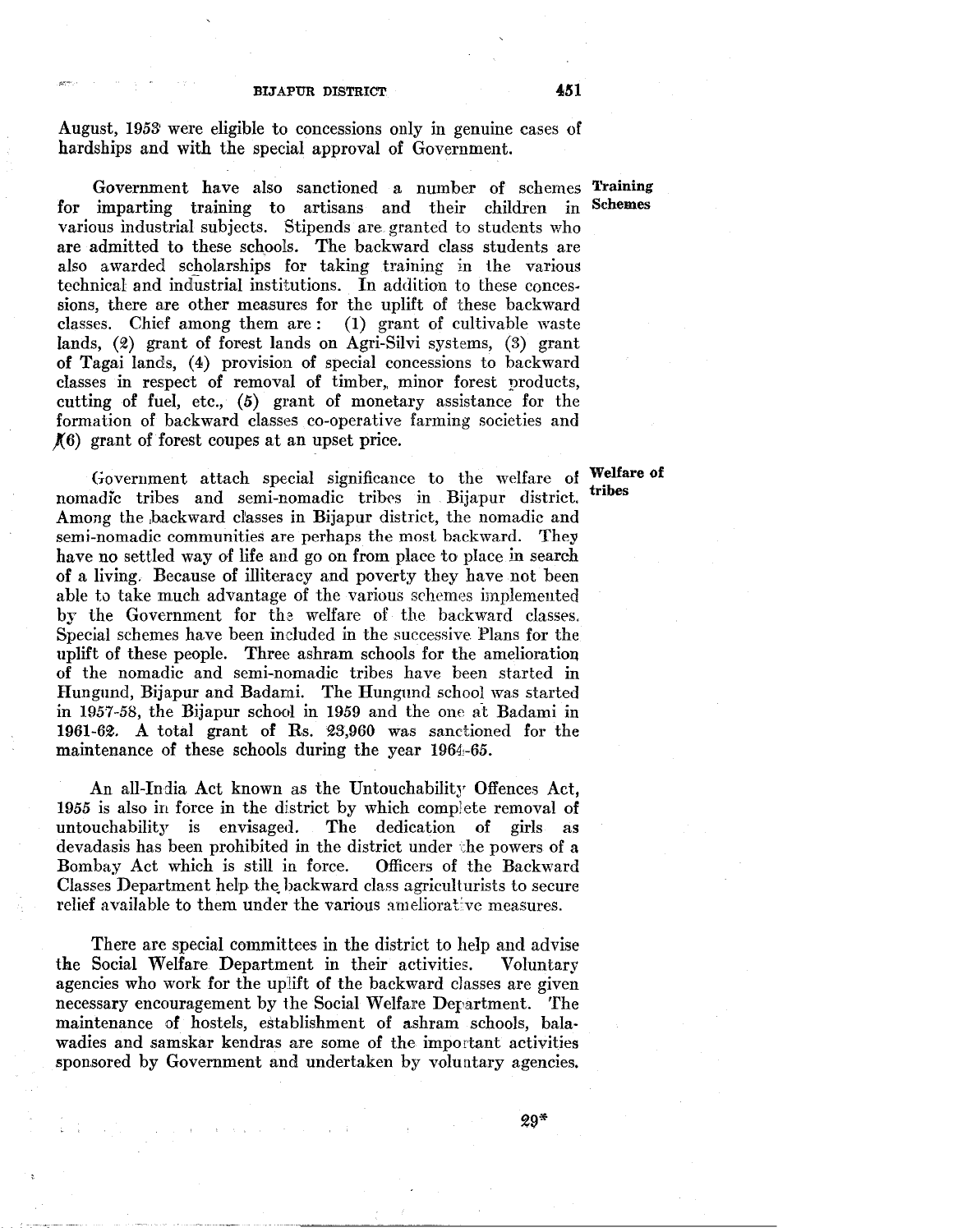### 452 MYSORE STATE GAZETTEER

### Scholarships

Women's welfare centres

Lumpsum scholarships for the purchase of books, stationery and the like are being sanctioned to deserving students of. the Scheduled Castes. During the year 1964-65, 844 students were awarded scholarships amounting to Rs. 10,000. Merit scholarships. amounting to Rs. 14,250 were awarded during the same year to Q58 students studying in primary, middle and high schools in the district. Seventy-six students belonging to the Scheduled Castes were also awarded pre-matriculation scholarships during the year, amounting to Rs. 4,800.

Under the scheme for the welfare of women and children belonging to the backward classes, seventeen Women's Welfare Centres were functioning in the district during the year 1965-66 at the under-mentioned places : (1) Bijapur, (2) Bableshwar, (3) Toravi, (4) Nidoni, (5) Bagewadi, (6) Managoli, (7) Guledgud, (8) Badami, (9) Kerur, (10) Bagalkot, (11) Jamkhandi, (H) Rabkavi, (13) Hungund, (14) Almel, (15) Devar-Hippargi, (16) Indi and (17) Bilgi.

Pre-primary education has been introduced as one of the main activities of these welfare centres. Children between the ages of five and seven are provided with free mid-day meals and also free garments. Craft classes are conducted for the benefit of women, where sewing and cutting, and embroidery are taught. A sum of Rs. 53,500 was spent on the maintenance of these institutions during the year 1964-65.

Twelve women belonging to the Scheduled Castes were given training during 1964-65 at each of the Tailoring Centres at Bijapur and Jamkhandi. They were each paid a stipend of Rs. 25 per month. On the successful completion of the training, they were given one sewing machine each free of cost to enable them to earn a living. A sum of Rs. 8,400 was spent for the maintenance of these institutions during 1964-65.

An Occupational Institute for backward class women was started on the 21st September 1965 to impart training to backward class women in tailoring and stenography. The sanctioned intake for each of these courses is *25.* A pass in primary VII standard is prescribed for the tailoring course, while a pass in the S.S.L.C. or equivalent examination is prescribed for admission to the course in stenography.

### 4. RELIGIOUS AND CHARITABLE TRUSTS

The Bombay Public Trusts Act, 1950 is still in force in the Belgaum Division which consists of four districts- Belgaum, Bijapur, Dharwar and North Kanara. The provisions of this Act are applicable to the religious and charitable trusts of all the communities, and are mandatory as regards registration of each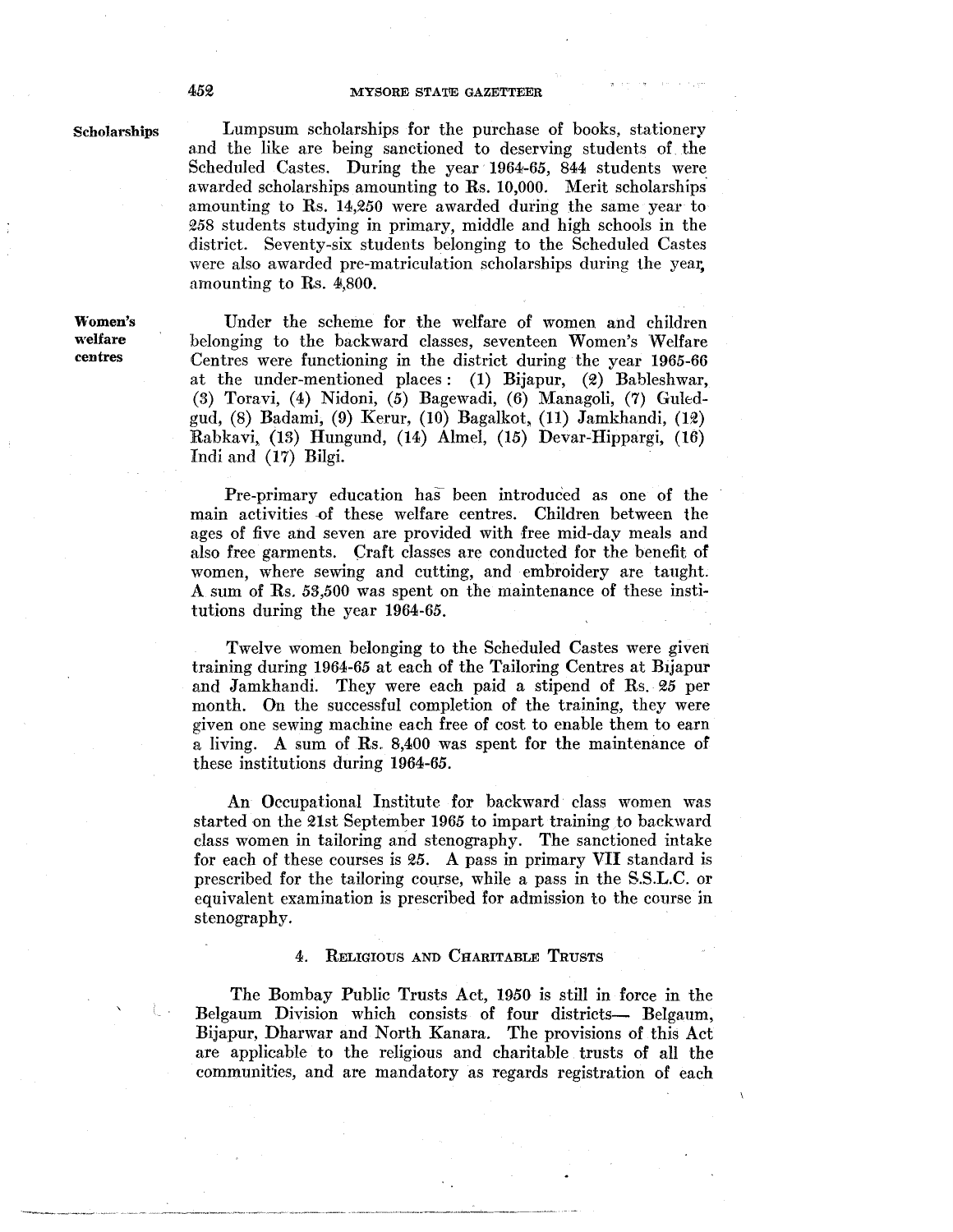trust, maintenance and audit of accounts, protection of and investment of the trust funds, and non-alienation of trust property. A separate fund known as Public Trusts Administration Fund has been created and the expenses of administration paid from State funds are reimbursed from this fund, at the end of each financial year.

Under Section 113 of the States' Reorganisation Act, the Charity Commissioner, with headquarters at Bombay, continued to exercise jurisdiction over the Belgaum Division, and administered the Act. But with effect from the 1st April 1959, the Secretary to the Government of Mysore, Law Department, has been appointed as *ex-officio* Charity Commissioner, and he is now discharging the functions and duties of that office under the Act. There is an Assistant Charity Commissioner with headquarters at Belgaum, to assist the Charity Commissioner in the administration of the Act in the Belgaum Division.

The Act has been made applicable to the following classes of public trusts :-

 $(1)$  Temples,  $(2)$  Maths,  $(3)$  Wakfs,  $(4)$  other public trusts created or existing solely for the benefit of any community or communities or any section or sections thereof, (5) Societies formed either for religious or charitable purposes or for both, registered under the Societies Registration Act, (6) 'Dharmadas' that is, any amounts which, according to the custom or usage of any business or trade or agreement between the parties to any transaction, are intended to be used for a charitable or religious purpose ; and (7) all other trusts for either a public, religious or charitable purpose or for both.

The Act imposes a duty on the trustee of a public trust Duties of to make an application for the registration of the trust within three trustees months of the application of the Act, or its creation, giving particulars of the approximate value of moveable and immoveable properties owned, the gross average annual income of the trust property and the amount of average annual expenditure. No registration is, however, necessary in the case of 'Dharmadas ', which are governed by special provisions of the Act in certain respects. Trusts registered under any of the previous Acts are deemed to be registered under this Act.

A registration fee ranging from  $\mathbb{R}s$ . 3 to  $\mathbb{R}s$ . 25 is levied depending on the value of the property of the public trust. An annual contribution at the rate of  $2$  per cent of the gross annual income is also recovered, which is credited to the Public Trusts Administration Fund created under the Act. The contribution does not form part of the general revenues of the State. Public trusts meant exclusively for the' purpose of advancement and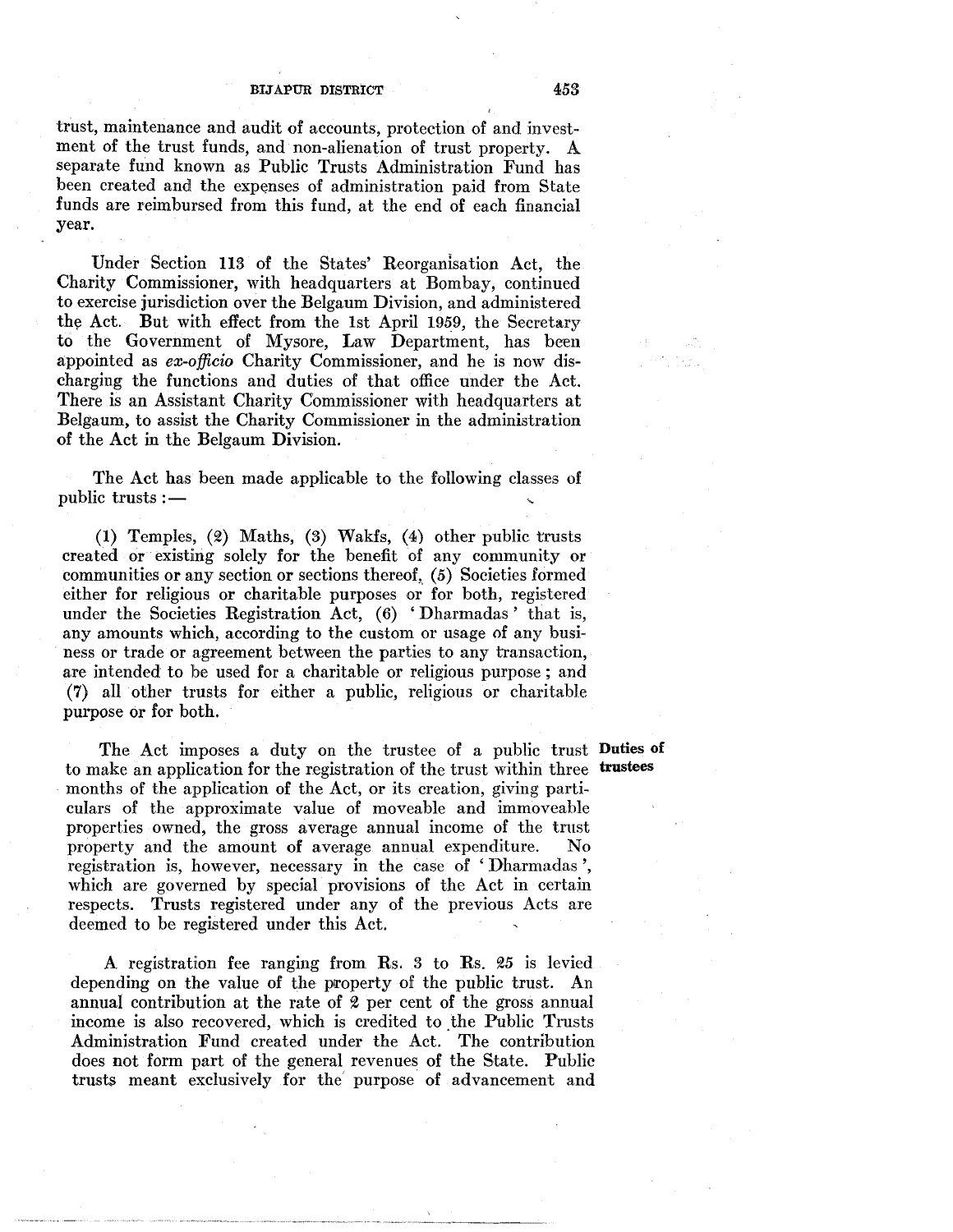# 454 MYSORE STATE GAZETTEER

propagation of secular education or medical relief, and public trusts having a gross annual income of Rs. 300 or less, are exempted from the payment of contribution. Deductions from the gross annual income for the purpose of computing contribution, are allowed in respect of amounts spent on the advancement and propagation of secular education, medical relief, donations, grants received from Government or local authorities, interest on depreciation or sinking fund, taxes to be paid to Government or local authority, etc. The contribution is levied on the net annual profits in the case of public trusts conducting a business or trade.

**Accounts** and Audit

Every trustee has to keep regular accounts of the trust which have to be audited annually by Chartered Accountants or other persons authorised under the Act. A Chartered Accountant can audit accounts of any public trust, but the persons authorised under the Act are permitted to audit accounts only of public trusts having a gross annual income of  $\text{Rs. } 1,000$  or less. The auditor has to submit a report to the Assistant Charity Commissioner of his region on a number of points, such as whether accounts are maintained according to law and regularly, whether an inventory has been maintained of the moveables of the public trust, whether any property or funds of the trust have been applied on an object or purpose not authorised by the trust, whether the funds of the trust have been invested, or immoveable property alienated, contrary to the provisions of the Act.

If on a consideration of the report of the auditor, the accounts, and the explanation, if any, furnished by the trust or any other person concerned, the Assistant Charity Commissioner is satisfied that the trustee or any other person, has been guilty of gross negligence, breach of trust or misapplication or misconduct, resulting in a loss to the trust, he has to report to the Charity Commissioner who, after due inquiry, determines the loss, if any, caused to the trust and surcharges the amount on the person found responsible for it. No sale, mortgage, exchange or gift of any immoveable property and no lease for a period exceeding ten years in the case of agricultural land, and three years in the case of non-agricultural land or building belonging to a public trust, is valid without the previous sanction of the Charity Commissioner. The trustee of a public trust is bound to invest the surplus funds of the trust in public securities or first mortgage of immoveable property, on certain conditions. For making an investment in any other form, the permission of the Charity Commissioner must be obtained.

If the original object of a public trust fails wholly or partially, if there is surplus income or balance not likely to be utilised, or if it is not in the public interest expedient, practicable, desirable, necessary or proper to carry out, wholly or partially, the original intention of the author of the public trust, or the object for which the public trust was created, an application can be made to the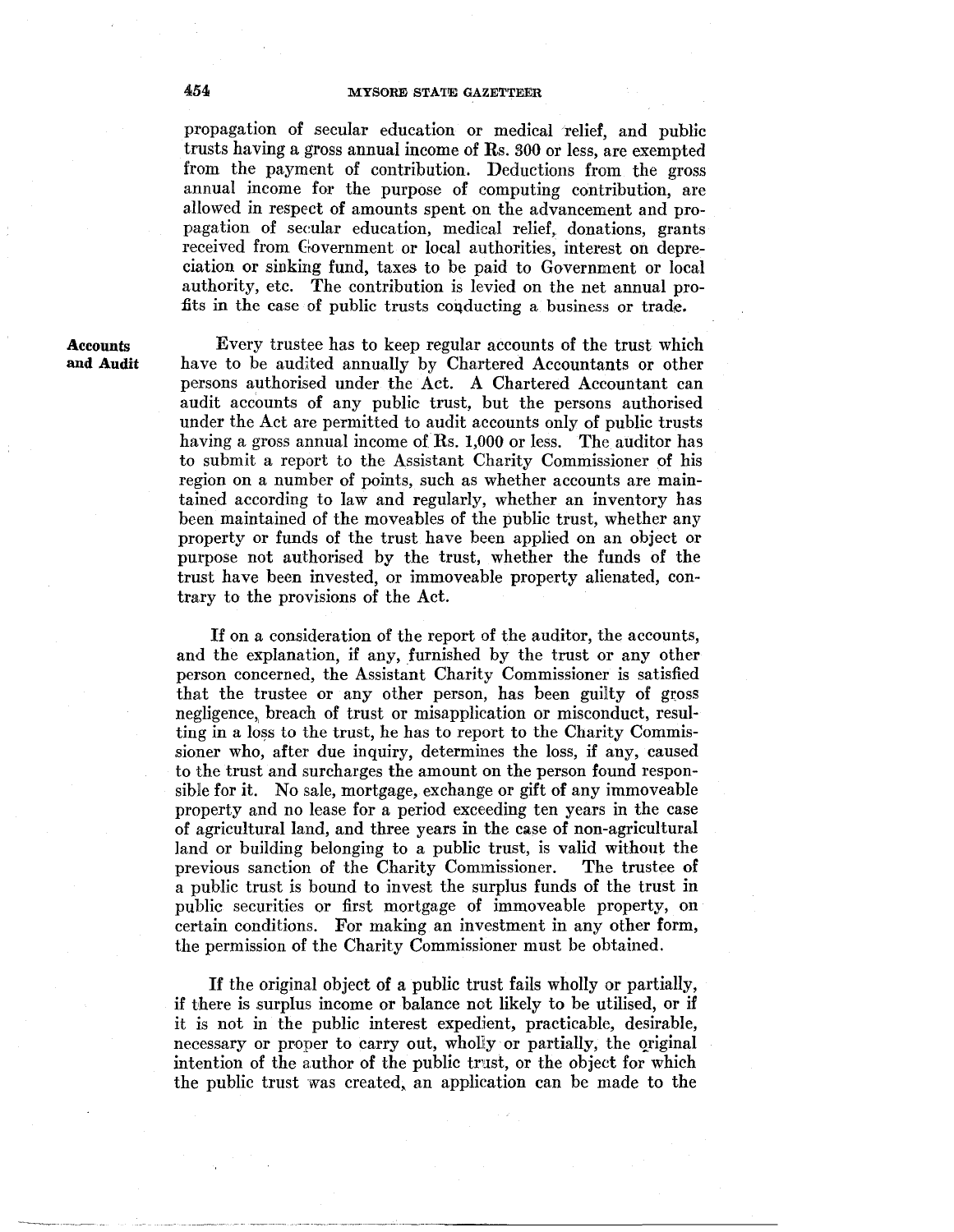District Court for application *cy pres* of the property, or income of the public trust or any of its portion.

If there is a breach of trust or a declaration is necessary that Breach of a particular property is the property of a public trust or a direction  $\frac{1}{\text{trust}}$ is required to recover the possession of such property, or for the administration of any public trust, two or more persons, having an \interest in the trust or the Charity Commissioner, can file a suit in the District Court to obtain reliefs mentioned in the Act.

The Charity Commissioner may, with his consent, be appointed as a trustee of a public trust by a Court or by the author of a trust, provided his appointment is made as a sole trustee. In such cases, the Charity Commissioner may levy administration charges on these trusts as prescribed in .the rules framed under the Act.

Inquiries regarding the registration of a public trust or regarding the loss caused to a public trust or trusts registered under the previous Acts, in consequence of the act or conduct of a trustee or any other person, have to be conducted with the aid of assessors, not less than three and not more than five in number. The assessors have to be selected, as far as possible; from the religious denomination of the public trust to which the mquiry\_ relates. The presence of assessors can, however, be diapensed with in inquiries where there is no contest. A list of assessors has to be prepared and published in the Official Gazette every three years.

Contraventions of the Act amount to offences and are punishable with maximum fines ranging from Rs. *500* to Rs. 1,000 depending on the nature of contravention. The Charity Commissioner is the sole authority for launching prosecutions in the case of such contraventions.

The following statement furnishes statistics relating to the public trusts in Bijapur district registered in the Public Trusts Registration Office, Belgaum region, Belgaum till the 31st December 1954. Particulars relating to the period subsequent to this date, are not available.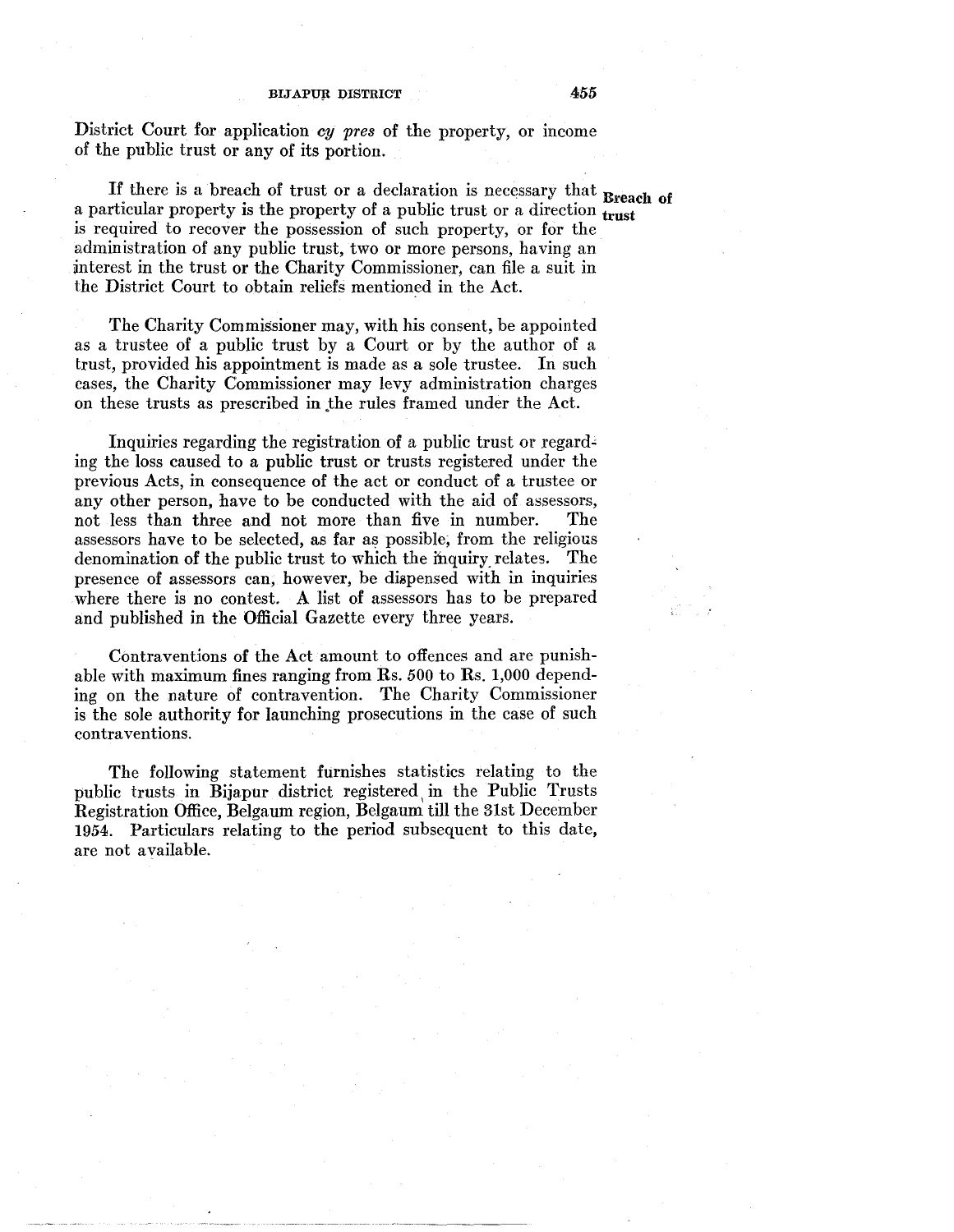| Section                                                                                  | Total No. of<br>Trusts regis-<br>$\it {tered}$ | Value of property |            | Average          | Average               |
|------------------------------------------------------------------------------------------|------------------------------------------------|-------------------|------------|------------------|-----------------------|
|                                                                                          |                                                | Moveable          | Immoveable | annual<br>income | annual<br>expenditure |
|                                                                                          |                                                | Rs.               | Rs.        | Rs.              | $_{\rm Re}$           |
| A '-Trusts for the<br>benefit of Hindus<br>1,334                                         |                                                | 4,57,162          | 46,23,029  | 4,78,954         | 2,37,442              |
| <b>B</b> '-Trusts for the<br>benefit of Muslims                                          | 221                                            | 8,884             | 9,63,855   | 83,024           | 26,733                |
| ' E '-Cosmopolitan<br>Trusts                                                             | 52                                             | 2,43,478          | 4,90,360   | 1.34,446         | 55,540                |
| <sup>4</sup> F '-Trusts registered<br>under the Socie-<br>ties Registration<br>Act, 1860 | 21                                             | 9,25,561          | 13,84,450  |                  | 52,691                |
|                                                                                          |                                                |                   |            | 9,70,065         |                       |
| Total                                                                                    | 1,628                                          | 16,35,085         | 74,61,694  | 16,66,489        | 3,72,406              |

Property, income and expenditure of Public Trusts in Bijapur district, registered till 31st December  $1954$  :-

### **Board of wakfs**

The Central Wakf Act (29 of 1954) was brought into force in the ex~Mysore State with effect from the 15th January 1955. Under Section 10 of the Act, the Government, in their notification dated the 25th April 1956, constituted a Board of Wakfs, consisting of seven members. The Commissioner for Endowments was appointed as the Commissioner for Wakfs, under Section 4 of the Act, and action was taken to conduct a survey of all the Muslim endowments in the ex-Mysore State.

As regards the Bombay Karnatak area, the provisions of the Bombay Public Trusts Act, 1950, which was applicable to the religious and charitable trusts of all the communities (including that of Muslims) was in force in the area, till the 1st December 1961, and the Assistant Charity Commissioner, Belgaum, was in charge of these trusts. By a notification dated the 20th Novem ber 1961, however, the Central Government brought into force the provisions of the Wakf Act, 1954 in the Bombay Karnatak area of the State also (namely Belgaum, Bijapur, Dharwar and North Kanara Districts), with effect from the 1st December 1961.

The State Board of Wakfs has now taken steps to conduct a survey of all the Muslim endowments in the area.

A Bill intended to provide a uniform law relating to the Religious and Charitable Institutions and Trusts throughout the new State, in replacement of the five different Acts which are in